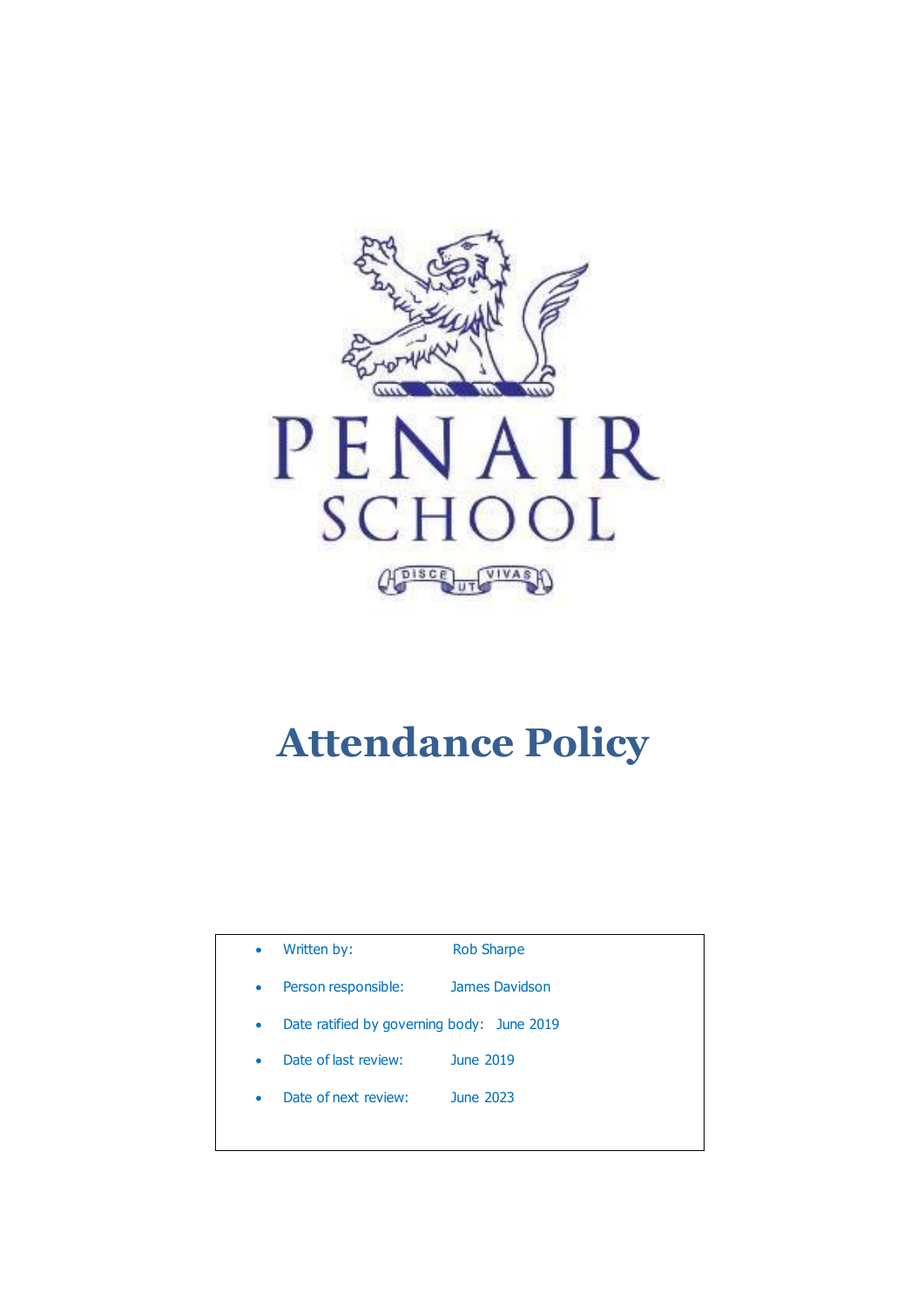### **Contents**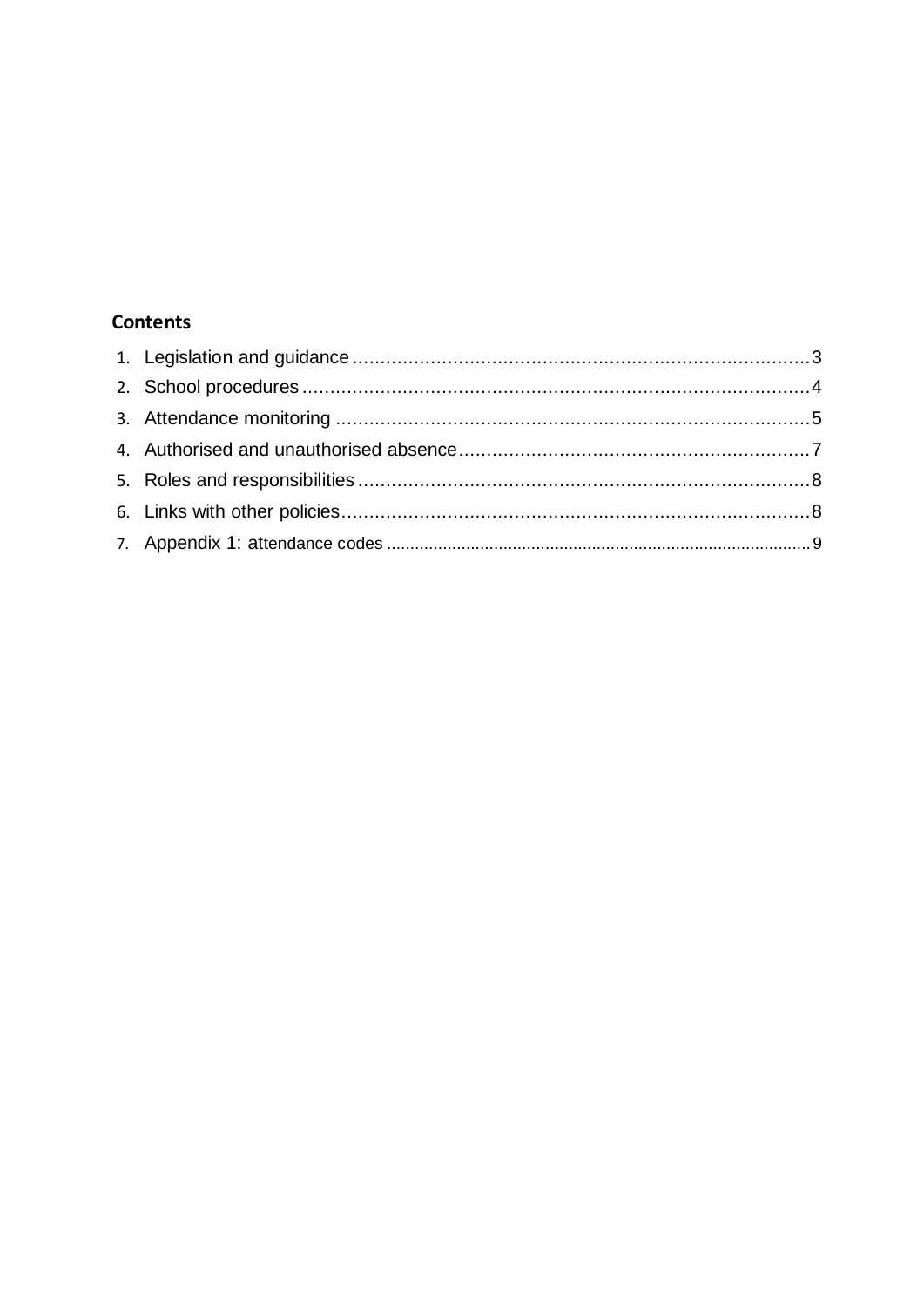### **ATTENDANCE POLICY**

#### **School Motto: "Disce ut vivas" – learn in order to live.**

#### **Mission Statement: "To create and sustain a caring, learning school community of high quality where everyone is valued for who they are and for what they may become."**

We recognise that pupils cannot help us to fulfil the vision and mission of Penair School unless they attend regularly and punctually.

#### **Legal Requirements for all Schools**

- **Section 444 of the Education Act 1996 states that children between the ages of 5- 16 should attend school regularly.**
- **Schools must keep 2 registers: an admission register which serves as the school roll, and an attendance register.**
- **Attendance registers must be called twice a day; at the start of the morning session and once during the afternoon session by the class teacher.**
- The register must show whether the pupil is present, engaged in an approved **educational activity, off-site or absent.**
- When a pupil is absent, the register must also show whether the absence was **authorised by the school or unauthorised.**
- **Authorised absence means either the school has given approval in advance, or that a satisfactory explanation was given afterwards.**

This policy has been developed with the Penair Partners School group to ensure a common approach across our schools. The schools are:

Archbishop Benson C of E Primary School

Devoran School

Penair School

St Mary's C of E School

### **1. Legislation and guidance**

This policy meets the requirements of th[e school attendance guidance](https://www.gov.uk/government/publications/school-attendance) from the Department for Education (DfE), and refers to the DfE's statutory guidance o[n school attendance parental responsibility measures.](https://www.gov.uk/government/publications/parental-responsibility-measures-for-behaviour-and-attendance) These documents are drawn from the following legislation setting out the legal powers and duties that govern school attendance:

- [The Education Act 1996](https://www.legislation.gov.uk/ukpga/1996/56/part/VI/chapter/II)
- [The Education Act 2002](http://www.legislation.gov.uk/ukpga/2002/32/part/3/chapter/3)
- [The Education and Inspections Act 2006](http://www.legislation.gov.uk/ukpga/2006/40/part/7/chapter/2/crossheading/school-attendance)
- [The Education \(Pupil Registration\) \(England\) Regulations 2006](http://www.legislation.gov.uk/uksi/2006/1751/contents/made)
- [The Education \(Pupil Registration\) \(England\) \(Amendment\) Regulations 2010](http://www.centralbedfordshire.gov.uk/Images/amendment-regulation-2010_tcm3-8642.pdf)
- [The Education \(Pupil Registration\) \(England\) \(Amendment\) Regulations 2011](http://www.legislation.gov.uk/uksi/2011/1625/made)
- [The Education \(Pupil Registration\) \(England\) \(Amendment\) Regulations 2013](http://www.legislation.gov.uk/uksi/2013/756/made)
- [The Education \(Pupil Registration\) \(England\) \(Amendment\) Regulations 2016](http://legislation.data.gov.uk/uksi/2016/792/made/data.html)
- [The Education \(Penalty Notices\) \(England\) \(Amendment\) Regulations 2013](http://www.legislation.gov.uk/uksi/2013/756/pdfs/uksiem_20130756_en.pdf)

This policy also refers to the DfE's guidance on the [school census,](https://www.gov.uk/government/publications/school-census-2017-to-2018-guide-for-schools-and-las) which explains the persistent absence threshold.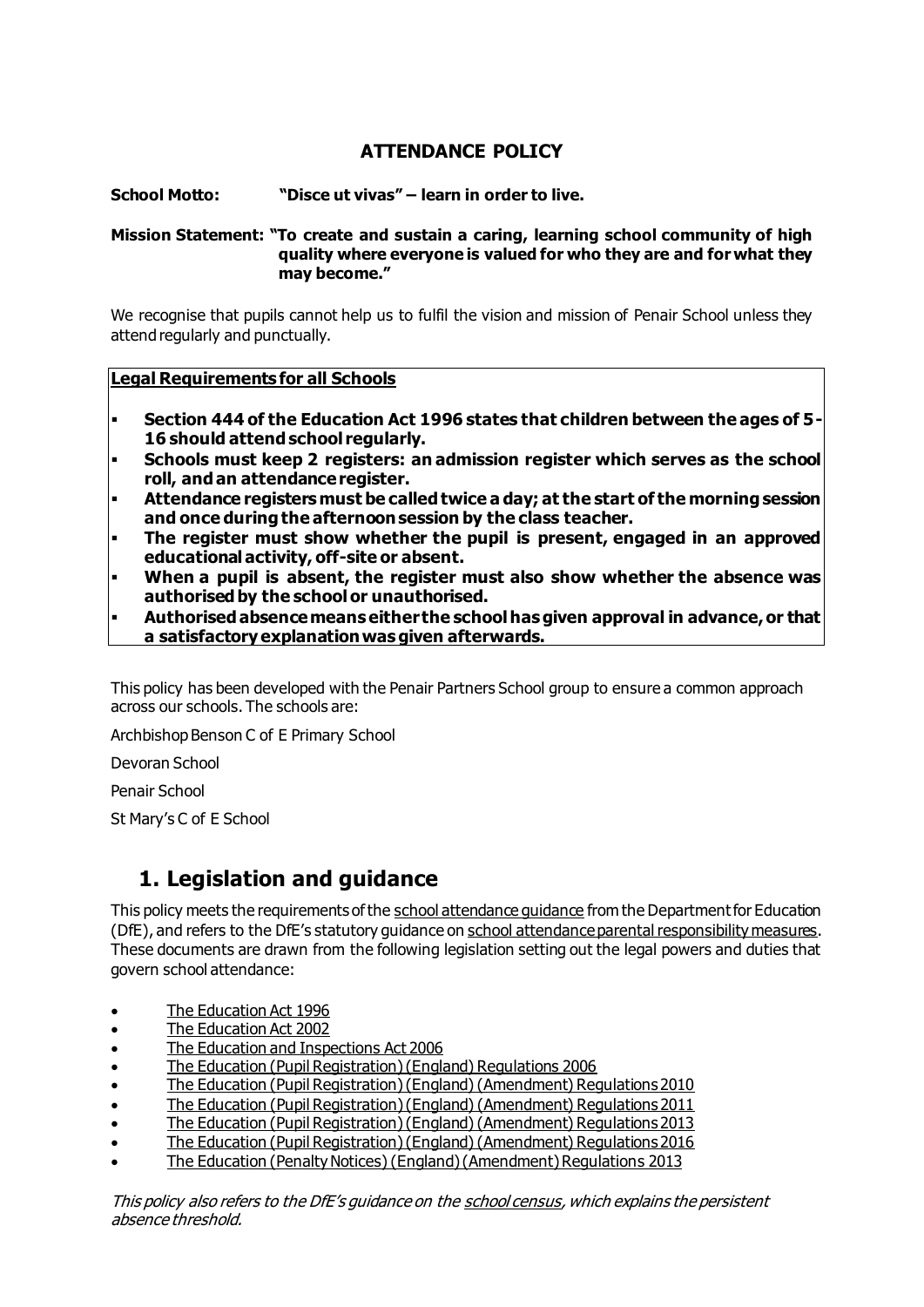### **2. School procedures**

#### **Attendance register**

By law, all schools (except those where all pupils are boarders) are required to keep an attendance register, and all pupils must be placed on this register. The attendance register will be taken at the start of the first session of each school day and once during the second session. It will mark whether every pupil is:

- Present
- Attending an approved off-site educational activity
- Absent
- Unable to attend due to exceptional circumstances

Any amendment to the attendance register will include:

- The original entry
- The amended entry
- $\bullet$  The reason for the amendment
- The date on which the amendment was made
- The name and position of the person who made the amendment

See appendix 1 for the DfE attendance codes.

Every entry in the attendance register will be preserved in accordance with the school's retention periods. Pupils must arrive in school by 8.30am on each school day. The register for the first session will be taken at 8.30am and will be kept open until 9.00am. The register for the second session will be taken at 12.10pm and will be kept open until 12.30pm.

#### **Form tutors will monitor attendance by:**

- Marking a register at 8.30 am and 12.10 pm daily using the Schools Information Management System (SIMS) electronic registration (where this is not possible, paper copies will need to be taken and returned to the general office as soon as possible).
- **Ensuring a three day absence letter is sent when information about an absence has not been** supplied by the third day of the absence (in liaison with the respective Student Welfare Officer (SWO)).
- **•** Passing to the respective Pastoral Lead and SWO any serious concerns regarding attendance or punctuality.
- Recording the reasons for absence on the Optical Mark Reader (OMR) absence sheet.
- **•** Tracking patterns of absence within the tutor group each half-term and suggesting appropriate intervention strategies to the Pastoral Lead/SWO.
- **Track patterns of lateness in liaison with the SWO/Pastoral Lead.**

#### **Unplanned absence**

Parents must notify the school on the first day of an unplanned absence – for example, if their child is unable to attend due to ill health – by 8:30am or as soon as practically possible.

Parents should ring the school and leave a message on the school answerphone to report your child's absence or email the relevant form tutor with reasons for the unplanned absence.

Absence due to illness will be authorised unless the school has a genuine concern about the authenticity of the illness. If the authenticity of the illness is in doubt, the school may ask parents to provide medical evidence, such as a doctor's note, prescription, appointment card or other appropriate form of evidence. We will not ask for medical evidence unnecessarily. If the school is not satisfied about the authenticity of the illness, the absence will be recorded as unauthorised and parents will be notified of this in advance.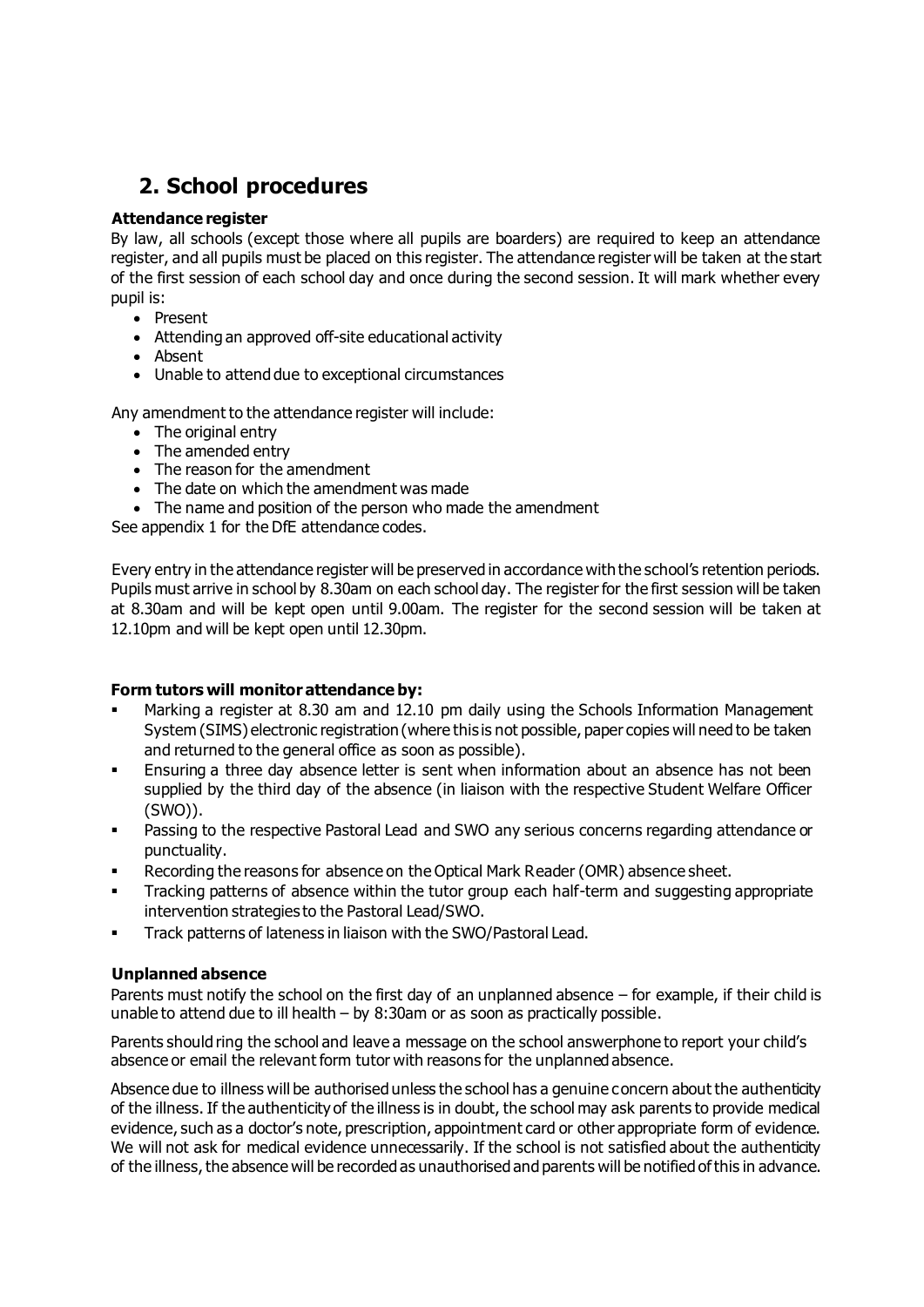#### **Medical or dental appointments**

Missing registration for a medical or dental appointment is counted as an authorised absence; advance notice is required for authorising these absences. Notice should be given via email, in person or via telephone as per the unplanned absence.

However, we encourage parents to make medical and dental appointments out of school hours where possible. Where this is not possible, the pupil should be out of school for the minimum amount of time necessary. It is expected that children would return to school after the appointment wherever possible. Applications for other types of absence in term time must also be made in advance. Information relating to whether the school can authorise such absences can be found in the 'Attendance Monitoring' section.

#### **Lateness and punctuality**

A pupil who arrives late but before the register has closed will be marked as late, using the appropriate code. A pupil who arrives after the register has closed will be marked as absent, using the appropriate code.

#### **Following up absence**

The school will follow up any absences to ascertain the reason, ensure proper safeguarding action is taken where necessary, identify whether the absence is approved or not and identify the correct attendance code to use. Schools will ring to follow through on any absence that has not been explained via email or telephone.

#### **Reporting to parents**

Parents are kept up-to-date on their child's attendance through the reporting process for each year group through the course of the year.

### **3. Attendance Monitoring**

Student Welfare Officers and form tutors monitor pupil absence on a weekly basis. Parents are expected to call the school in the morning if their child is going to be absent due to ill health. Parents are expected to call the school each day a child is ill. If a pupil's absence goes above 3 days we will contact the parents to discuss the reasons for this. If after contacting parents a pupil's absence continue to rise, we will consider involving an education welfare officer.

The persistent absence threshold is 10%. If a pupil's individual overall absence rate is greater than or equal to 10%, the pupil will be classified as a persistent absentee.

Pupil-level absence data is collected each term and published at national and local authority level through the DfE's school absence national statistics releases. The underlying school-level absence data is published alongside the national statistics. We compare our attendance data to the national average, and share this with governors.

For information on how the school collects and stores attendance data, please refer to the schools Privacy Notice.

#### **Senior Staff, Senior Admin Assistant, Pastoral Support Workers will monitor attendance by:**

- Keeping a "late list" of pupils who arrive after 8.35 am.
- Providing regular attendance print-outs and percentage data for each tutor-group and year group.

#### **The Pastoral Leader will:**

- Monitor attendance of the Year Group, particularly noting pupils with Special Educational Needs and Pupil Premium children.
- Award/recognise students with 100% attendance each term and/or academic year, with a certificate and Achievement points on ClassCharts (consideration given to medical absence) - SWOs.
- Present an award/reward to the Tutor Group with the highest % attendance termly. Letter to be sent to the tutor group from the Headteacher.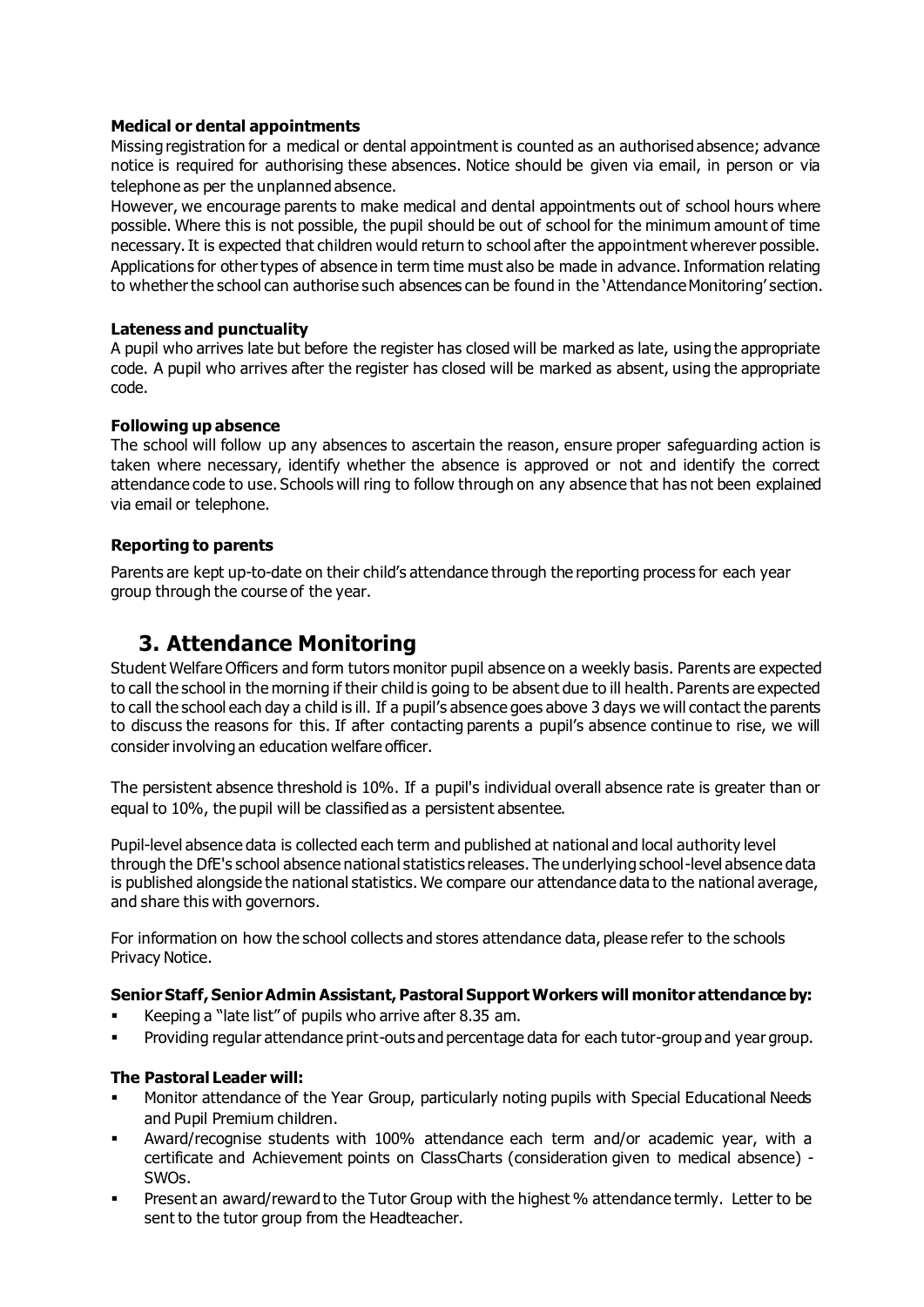- Liaise with both the tutor and the SWO to investigate poor attendance and/or punctuality with the view to improving the situation.
- Meet with a pupil to investigate reasons for being late when the pupil has arrived late for 3 registrations in one half-term. The expectation is that parents will be contacted about this by the Form tutor and if the issue persists then by the Pastoral leader.
- Ensure that annual registration certificates are produced so that parents can see their child's accumulated attendance and punctuality. A certificate of this type is included with the annual report but can be requested at any time.

#### **The designated teacher for looked after children will as far as possible:**

Ensure that any looked after child attends school regularly and achieves high educational standards.

#### **Pupils are expected to:**

- Arrive and register in the tutor room promptly at 8.30 am and at their period 4 lesson by 12.10 pm each school day.
- Register at the front reception if for any reason they are late after 8.35am. They must not go to any lessons until this has taken place. Pupils may be marked absent for the morning session if they arrive after 9.30 am and absent for the afternoon session if they arrive after 12.30 pm without good reason.
- Obtain a signature from the form tutor/Pastoral Lead/SWOs if the pupil needs to leave Penair during the day. This is given on receipt of a request note or telephone call from the parent/guardian. The pupil hands one section of the slip in at Reception on leaving school and keeps the other half - handing it back to Reception on return to school that day.
- Attend all lessons assigned to them. Truancy, (ie non-attendance of lessons in or outside the school grounds), will be investigated and appropriate sanctions given.

#### **We request that parents/guardians:**

- Ensure that their child arrives at school on time properly equipped.
- **•** Telephone the school before 8.30 am on the first day of absence, giving the reason for absence and an indication of when the pupil will be returning to school.
- Telephone again if for some reason the pupil is to be absent longer than was originally indicated.
- Supply a note to the form tutor explaining absence **only** if a phone call has **not** been made.
- Contact the Pastoral Lead/Student Welfare Officers if the reason for absence is caused by something other than illness, eg worry about school work, friendship problems etc.
- Understand that Penair School has to decide whether an absence is authorised or unauthorised.
- Support us in only allowing pupils to be absent for reasons that the School would authorise eg illness, bereavement, family issues, emergency dental work etc.
- Not allow students to stay home for reasons that the School would **not** authorise eg family holiday, shopping trips, hair appointment, birthday treat.
- Make all routine dental and medical appointments out of school hours or in the holidays.
- **•** Contact the Headteacher in advance, in writing, for a Leave of Absence request Form if time is requested away from school. The request should be made two weeks in advance of the event. If holidays during term time are taken then the Headteacher will inform parents about the legal action that will be taken by the school in informing the Local Authority by way of them issuing fixed penalty fines.
- **Become aware of dates of all relevant external exams eg GCSEs, Speaking and Listening Tests in Languages, before booking an unavoidable trip. Parents can obtain this information by contacting the school.**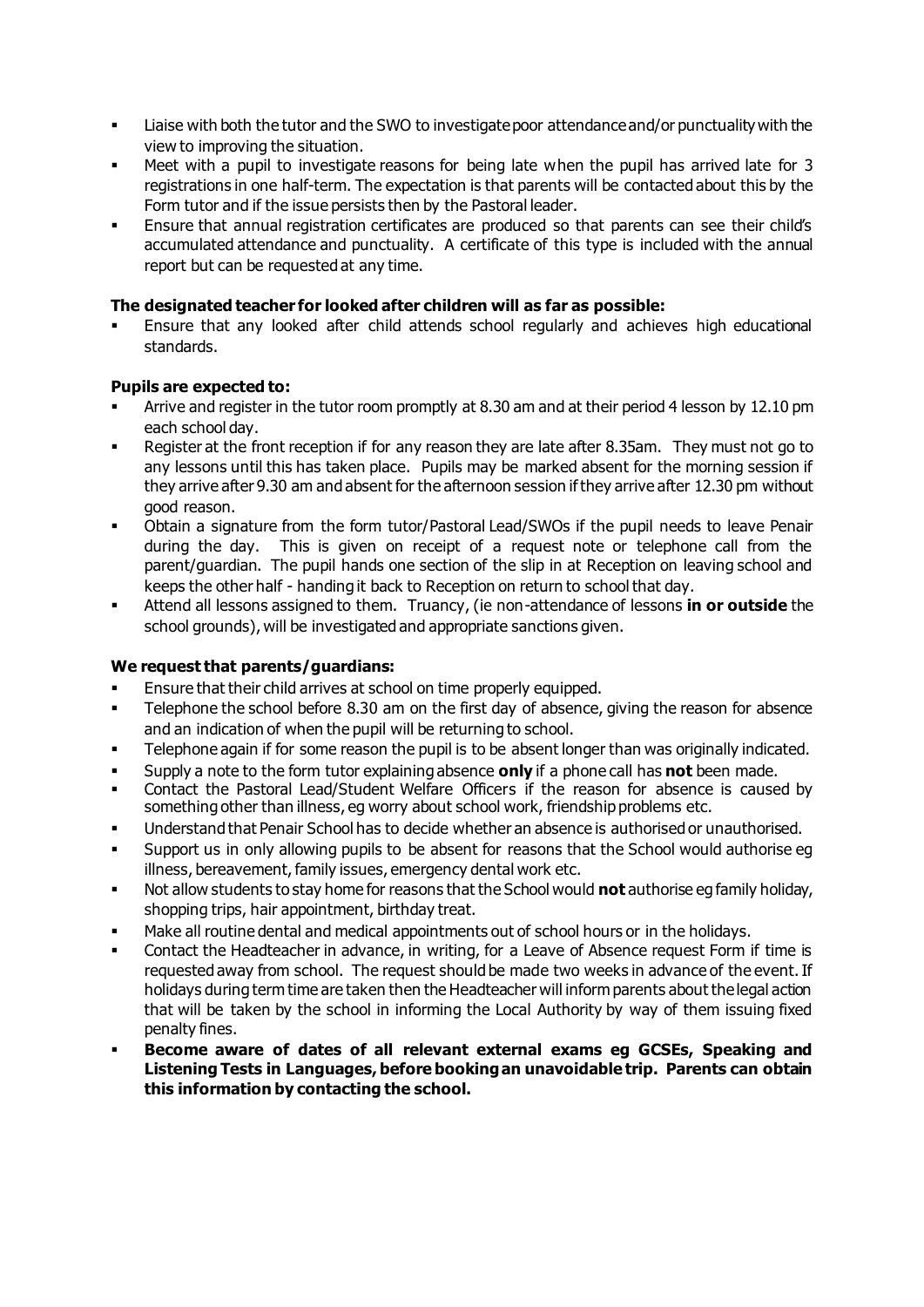### **4. Authorised and unauthorised absence**

#### **Granting approval for term-time absence**

Headteachers will not grant any leave of absence to pupils during term time unless they consider there to be 'exceptional circumstances'. The school considers each application for term-time absence individually, taking into account the specific facts, circumstances and relevant context behind the request. A leave of absence is granted entirely at the headteacher's discretion. We are not able to grant leave of absence simply because a holiday is cheaper in term-time or more convenient work-wise. To ensure that we comply with these regulations, parents requesting leave of absence will need to detail the exceptional circumstance below, in order that these can be assessed.

Criteria are:

- Absence may not be granted if attendance is below 96% (school minimum target):
- A judgement on the impact that a child's absence will have on their education;
- The exceptional circumstances relating to the request for absence.

Valid reasons for **authorised absence** include:

- Illness and medical/dental appointments
- Religious observance where the day is exclusively set apart for religious observance by the religious body to which the pupil's parents belong. If necessary, the school will seek advice from the parents' religious body to confirm whether the day is set apart;
- Traveller pupils travelling for occupational purposes this covers Roma, English and Welsh Gypsies, Irish and Scottish Travellers, Showmen (fairground people) and Circus people, Bargees (occupational boat dwellers) and New Travellers. Absence may be authorised only when a Traveller family is known to be travelling for occupational purposes and has agreed this with the school but it is not known whether the pupil is attending educational provision;

#### **Legal sanctions**

Schools can fine parents for the unauthorised absence of their child from school, where the child is of compulsory school age. If issued with a penalty notice, parents must pay £60 per parent per child within 21 days or £120 within 28 days. The payment must be made directly to the local authority. The decision on whether or not to issue a penalty notice ultimately rests with the headteacher, following the local authority's code of conduct for issuing penalty notices. This may take into account:

- A number of unauthorised absences occurring within a rolling academic year
- One-off instances of irregular attendance, such as holidays taken in term time without permission
- Where an excluded pupil is found in a public place during school hours without a justifiable reason

If the payment has not been made after 28 days, the local authority can decide whether to prosecute the parent or withdraw the notice.

**Please note that should a parent choose to take their child out of school during term time then they should expect a fixed penalty notice of £60 per parent per child to be levied on them via the Local Authority**. **This information is stated on the Application for Leave of Absence' pro forma that must be completed by parents who request a leave of absence for their child(ren) during term time.**

#### **If attendance or punctuality is a concern we will:**

**•** Discuss the problem with the pupil to try and improve the situation. The school's approach to bullying is of particular significance here. Where problems outside school are identified as having an impact on a student's attendance, an appropriate level of multi-agency support will be developed.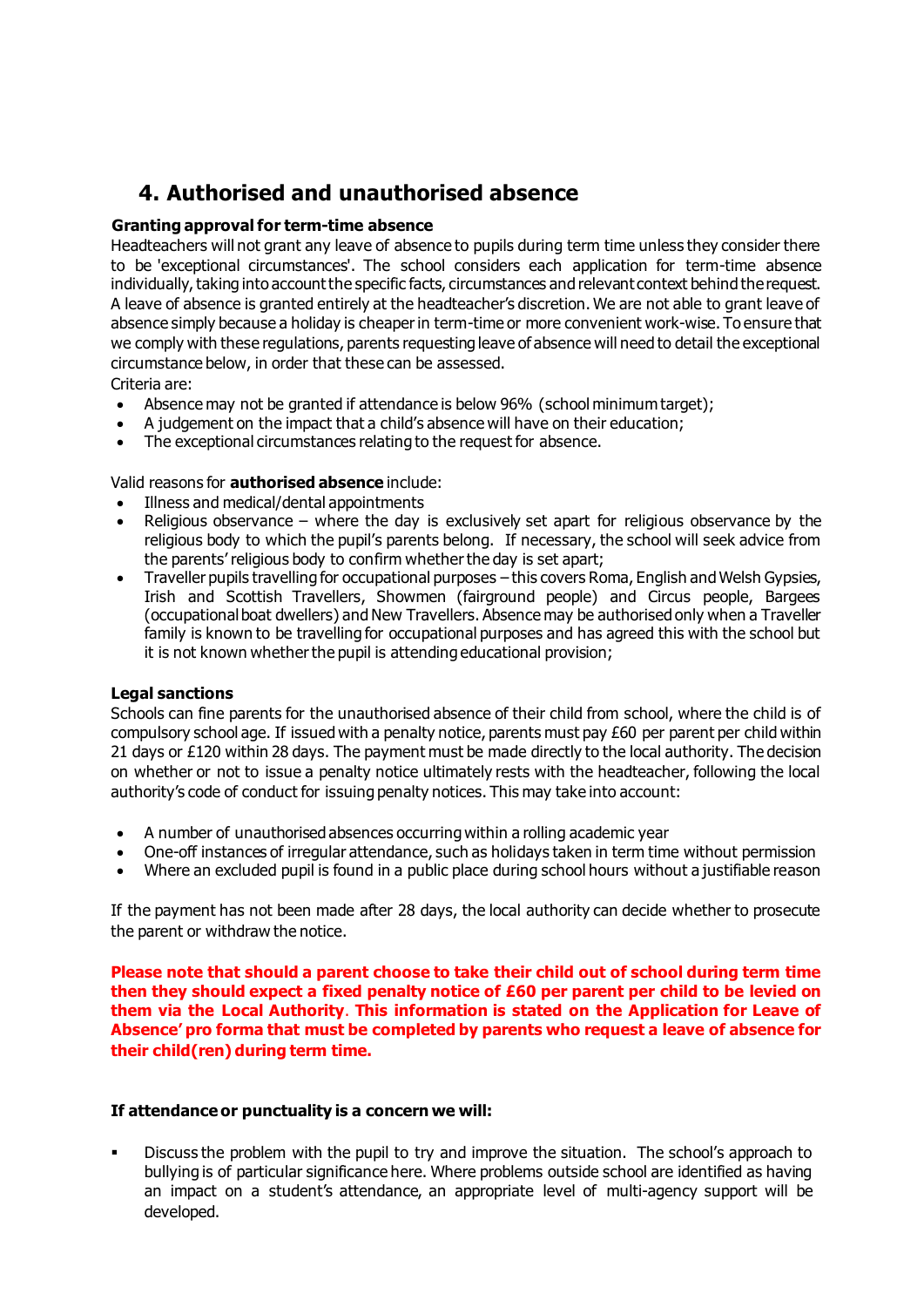- **•** Inform the parent/guardian and include them in discussion about remedying the problem by way of offering support.
- Advocate prosecuting a parent/guardian after all other avenues have been pursued.

### **5. Roles and responsibilities**

#### **The governing body**

The governing body is responsible for monitoring attendance figures for the whole school on at least a termly basis. It also holds the headteacher to account for the implementation of this policy. Attendance information is shared at each of the governors' Community & Ethos Committee meetings during the year.

#### **The headteacher**

The headteacher is responsible for ensuring this policy is implemented consistently across the school, and for monitoring school-level absence data and reporting it to governors.

The headteacher also supports other staff in monitoring the attendance of individual pupils and issues fixed-penalty notices, where necessary.

#### **The Attendance team (Deputy Headteacher, Student Welfare Officers, Pastoral Leaders)**

- Monitors attendance data at the school and individual pupil level
- Reports concerns about attendance to the headteacher
- Works with education welfare officers to tackle persistent absence
- Arranges calls and meetings with parents to discuss attendance issues
- Advises the headteacher when to issue fixed-penalty notices

#### **Class teachers / form tutors**

Class teachers and form tutors are responsible for recording attendance on a daily basis, using the correct codes, and submitting this information to the school office.

Office / reception staff are expected to take calls from parents about absence and record it on the school system.

#### **During the next three years we will:**

- **Improve our monitoring system by reinforcing guidelines to students and parents and expanding** our mentoring programme.
- **Reinforce with parents the need to reduce the amount of holidays taken in term time owing to the** impact on educational progress. Penair School will not authorise holidays taken during term time.
- Wherever possible, liaise with parents so that students' routine appointments to doctors, dentists etc are arranged outside school hours.
- **EXECT** Attempt to improve attendance to a school target for 96% overall.
- Ensure the provision of appropriate guidance and support for parents, students and staff.
- Keep parents informed of their child's attendance through first day contact (Keep Kids Safe text message facility, through letters of praise and concern and through individual attendance clinics when appropriate.
- Regularly inform Governors about attendance issues in reports to governors.
- Monitor this Policy every 3 years by the Headteacher and Full Governing Body. At every review, the policy will be shared with the Governing Body.

A range of strategies designed to tackle poor attendance is only a part of the school's approach to this issue. Whole-school issues such as providing effective pastoral support and effective teaching and learning are recognised as having a direct impact upon attendance.

### **6. Links with other policies**

This policy is linked to our child protection and safeguarding policy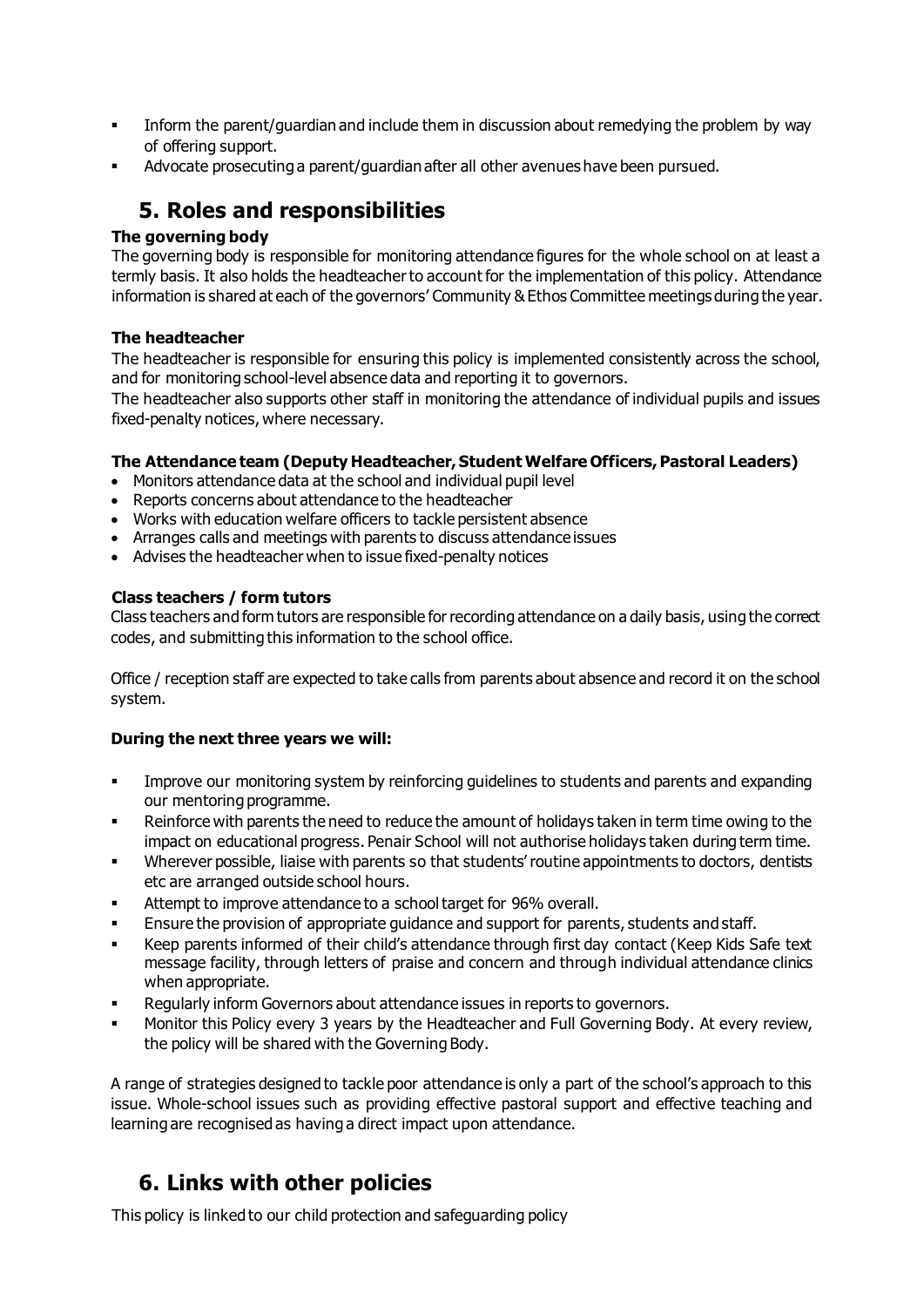## **7. Appendix 1: attendance codes**

The following codes are taken from the DfE's guidance on school attendance.

| Code | <b>Definition</b>             | <b>Scenario</b>                                                                    |
|------|-------------------------------|------------------------------------------------------------------------------------|
| 7    | Present (am)                  | Pupil is present at morning registration                                           |
|      | Present (pm)                  | Pupil is present at afternoon registration                                         |
| L    | Late arrival                  | Pupil arrives late before register has closed                                      |
| B    | Off-site educational activity | Pupil is at a supervised off-site educational activity<br>approved by the school   |
| D    | Dual registered               | Pupil is attending a session at another setting where<br>they are also registered  |
| J    | Interview                     | Pupil has an interview with a prospective<br>employer/educational establishment    |
| P    | Sporting activity             | Pupil is participating in a supervised sporting activity<br>approved by the school |
| v    | Educational trip or visit     | Pupil is on an educational visit/trip organised, or<br>approved, by the school     |
| W    | Work experience               | Pupil is on a work experience placement                                            |

| Code                      | <b>Definition</b>           | <b>Scenario</b>                                                               |  |
|---------------------------|-----------------------------|-------------------------------------------------------------------------------|--|
| <b>Authorised absence</b> |                             |                                                                               |  |
| $\mathbf c$               | Authorised leave of absence | Pupil has been granted a leave of absence due to<br>exceptional circumstances |  |
| Е                         | Excluded                    | Pupil has been excluded but no alternative<br>provision has been made         |  |
| н                         | Authorised holiday          | Pupil has been allowed to go on holiday due to<br>exceptional circumstances   |  |
|                           | Illness                     | School has been notified that a pupil will be<br>absent due to illness        |  |
| М                         | Medical/dental appointment  | Pupil is at a medical or dental appointment                                   |  |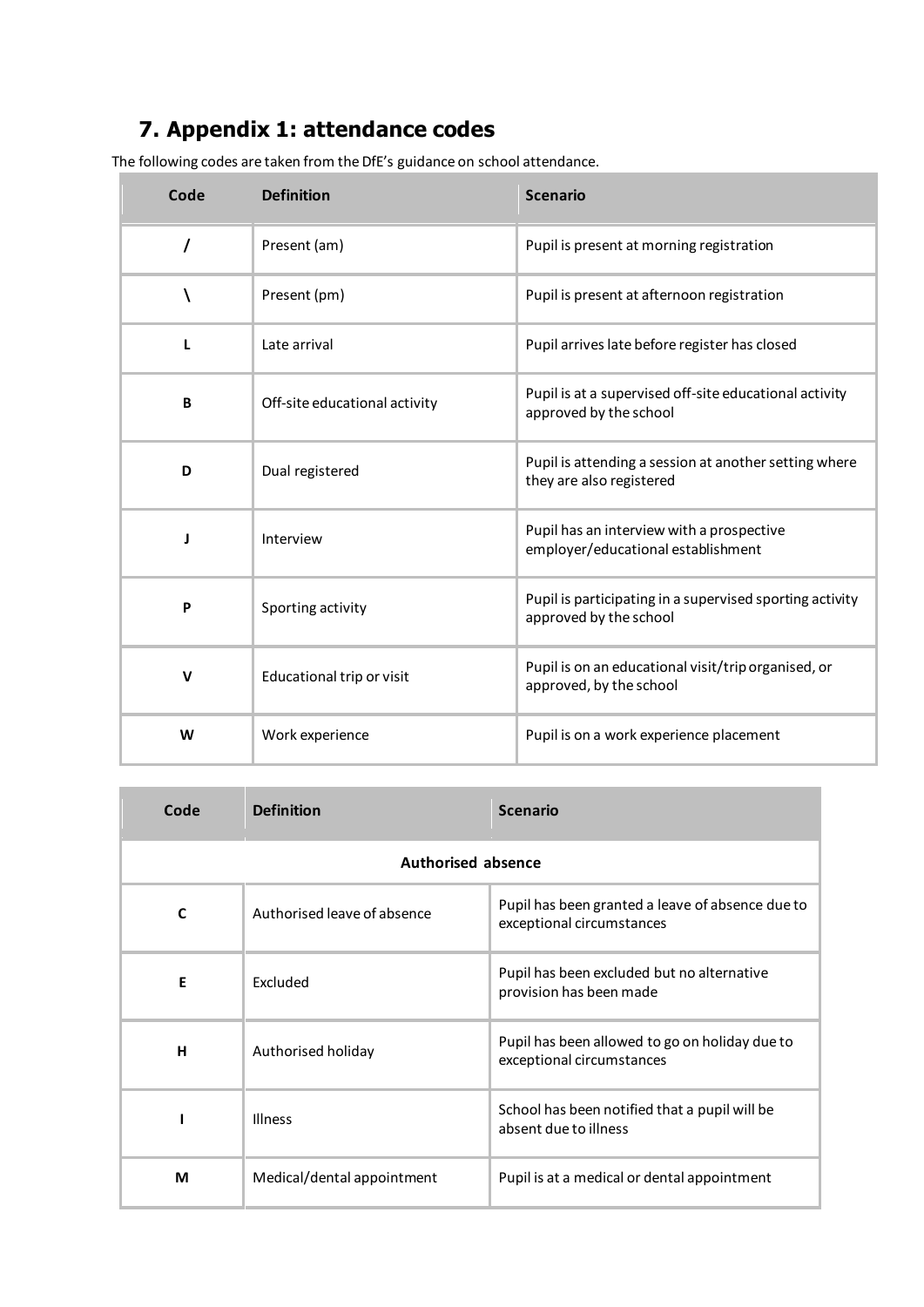| R                           | Religious observance              | Pupil is taking part in a day of religious<br>observance                                                                                                                                                      |
|-----------------------------|-----------------------------------|---------------------------------------------------------------------------------------------------------------------------------------------------------------------------------------------------------------|
| S                           | Study leave                       | Year 11 pupil is on study leave during their<br>public examinations                                                                                                                                           |
| $\mathbf T$                 | Gypsy, Roma and Traveller absence | Pupil from a Traveller community is travelling, as<br>agreed with the school                                                                                                                                  |
| <b>Unauthorised absence</b> |                                   |                                                                                                                                                                                                               |
| G                           | Unauthorised holiday              | Pupil is on a holiday that was not approved by<br>the school                                                                                                                                                  |
| N                           | Reason not provided               | Pupil is absent for an unknown reason (this code<br>should be amended when the reason emerges,<br>or replaced with code O if no reason for absence<br>has been provided after a reasonable amount of<br>time) |
| O                           | Unauthorised absence              | School is not satisfied with reason for pupil's<br>absence                                                                                                                                                    |
| U                           | Arrival after registration        | Pupil arrived at school after the register closed                                                                                                                                                             |

| Code | <b>Definition</b>                                    | <b>Scenario</b>                                                                                                              |
|------|------------------------------------------------------|------------------------------------------------------------------------------------------------------------------------------|
| X    | Not required to be in school                         | Pupil of non-compulsory school age is not required to<br>attend                                                              |
| Υ    | Unable to attend due to exceptional<br>circumstances | School site is closed, there is disruption to travel as a<br>result of a local/national emergency, or pupil is in<br>custody |
| z    | Pupil not on admission register                      | Register set up but pupil has not yet joined the school                                                                      |
| #    | Planned school closure                               | Whole or partial school closure due to half-term/bank<br>holiday/INSET day                                                   |